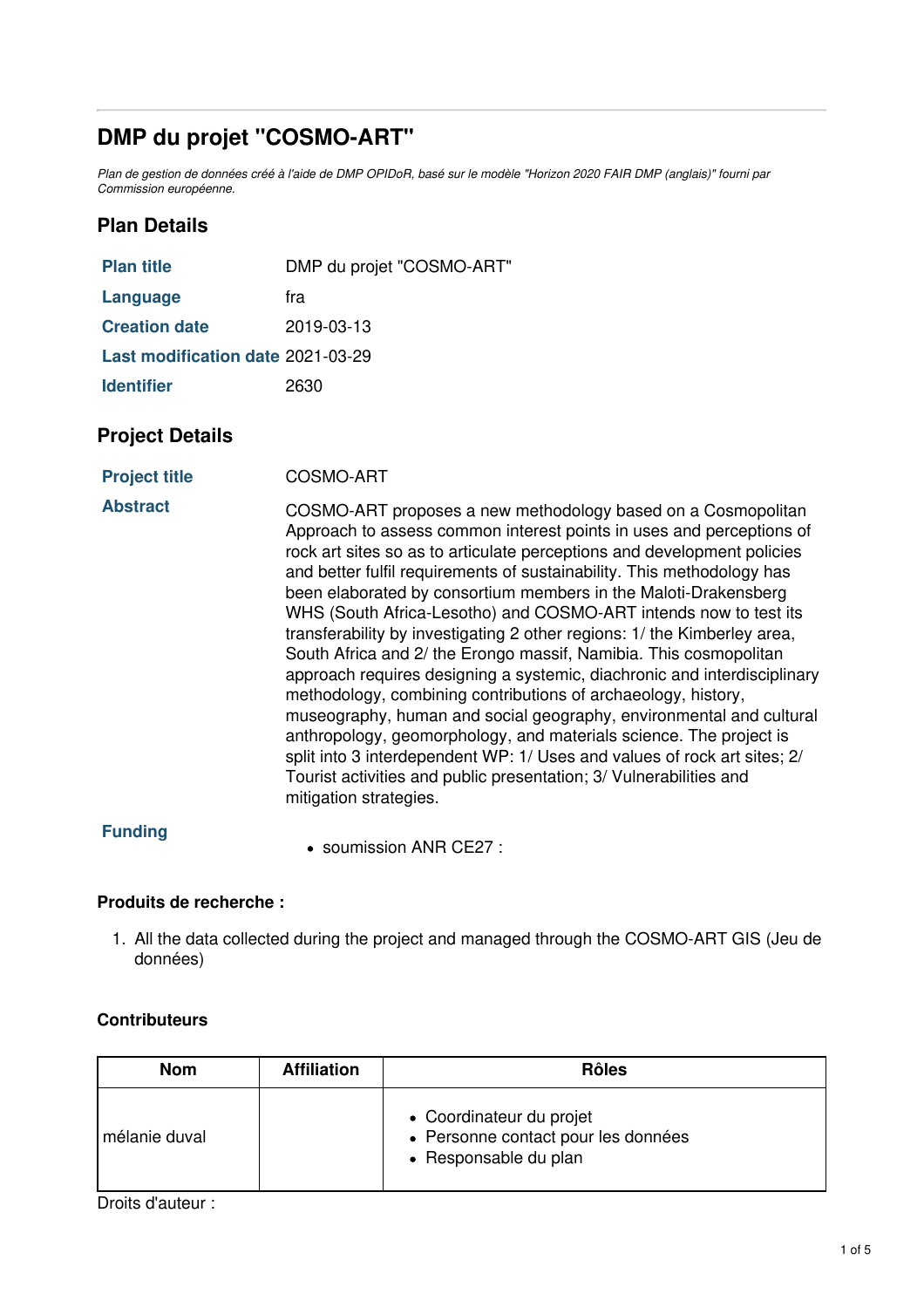Le(s) créateur(s) de ce plan accepte(nt) que tout ou partie de texte de ce plan soit réutilisé et personnalisé si nécessaire pour un autre plan. Vous n'avez pas besoin de citer le(s) créateur(s) en tant que source. L'utilisation de toute partie de texte de ce plan n'implique pas que le(s) créateur(s) soutien(nen)t ou aient une quelconque relation avec votre projet ou votre soumission.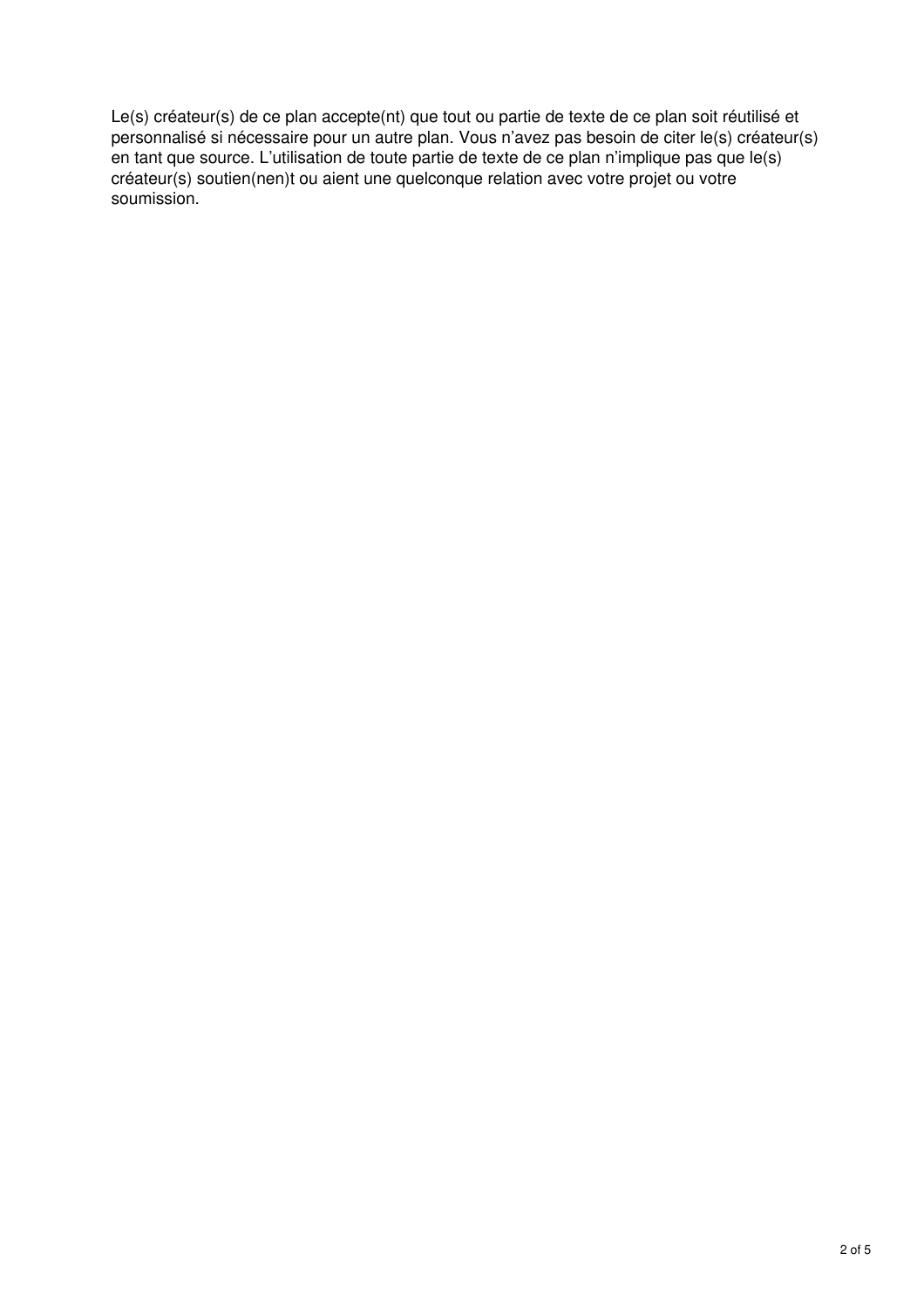# **DMP du projet "COSMO-ART"**

### **1. Data summary**

#### **Purpose of data collection/generation**

- Document field (interview, site analysis, sample collection) and lab work (sample analysis).
- Provide material for various types of inter-disciplinary analyses.
- Generate an integrated GIS for heritage values.

#### **Relation to objectives**

- Collect data to answer questions about the various (local communities, visitors, institutions, scientific community) perception and discourses on rock art, about the uses and condition of sites and about their presentation.
- Generate an integrated GIS to provide local communities and stakeholders with maps and other documents to help them better assess and use heritage values attributed to the studied rock art sites.

#### **Types and formats**

- Photos (digital).
- Films (digital).
- Sound records (digital).
- Graphic documents (digital native or scanned and hard copy).
- Text documents (digital native or scanned and hard copy).
- Forms (digital native or scanned and hard copy).
- Geological samples (object).
- Measurements and chemical analyses (digital).

#### **Existing data re-used**

- Archival documents.
- Data from previous work of consortium members.
- Publications.

#### **Origin**

- Field and lab work.
- Archives (including those of consortium members).
- Publications.

#### **Size (estimations)**

- Photos: 2.5M x (weeks of fieldwork x 1000 + weeks of lab work x 20 + scanned photos)
- Sound records: 20M x (weeks of fieldwork x 500)
- Films: 500M x (weeks of fieldwork x 500)
- Scanned texts and graphic documents: 1000M x 48
- Material sample: about 40 rock samples, stored in a 30x25x10 cm box
- Measurements: 300M x 40 samples
- $\cdot$  In situ monitoring: 10M x 48 months

#### **Utility**

- Collected data: members of the research consortium. Other researchers working in the fields of the consortium (heritage, archaeology, geography, social sciences, geosciences, materials sciences...)
- Generated data: local communities, institutional heritage managers (site management and development, mediation), public and private developers (tourism), rock art researchers

## **2. FAIR data**

Metadata will be attached to digital (native and digitised) data using house standards base on a combination of various existing standards because of the interdisciplnary nature of the project. Possible useful standards are: Midas-Heritage (archeology and hertiage), ISO 19115 (geography) or the OGC Sensor Observation Service (SOS) Interface Standard (chemical analyses and sampling).

A naming convention for all files and samples as well as an index of relevant keywords (based on standards) shall be agreed upon by the consortium during the kick off workshop.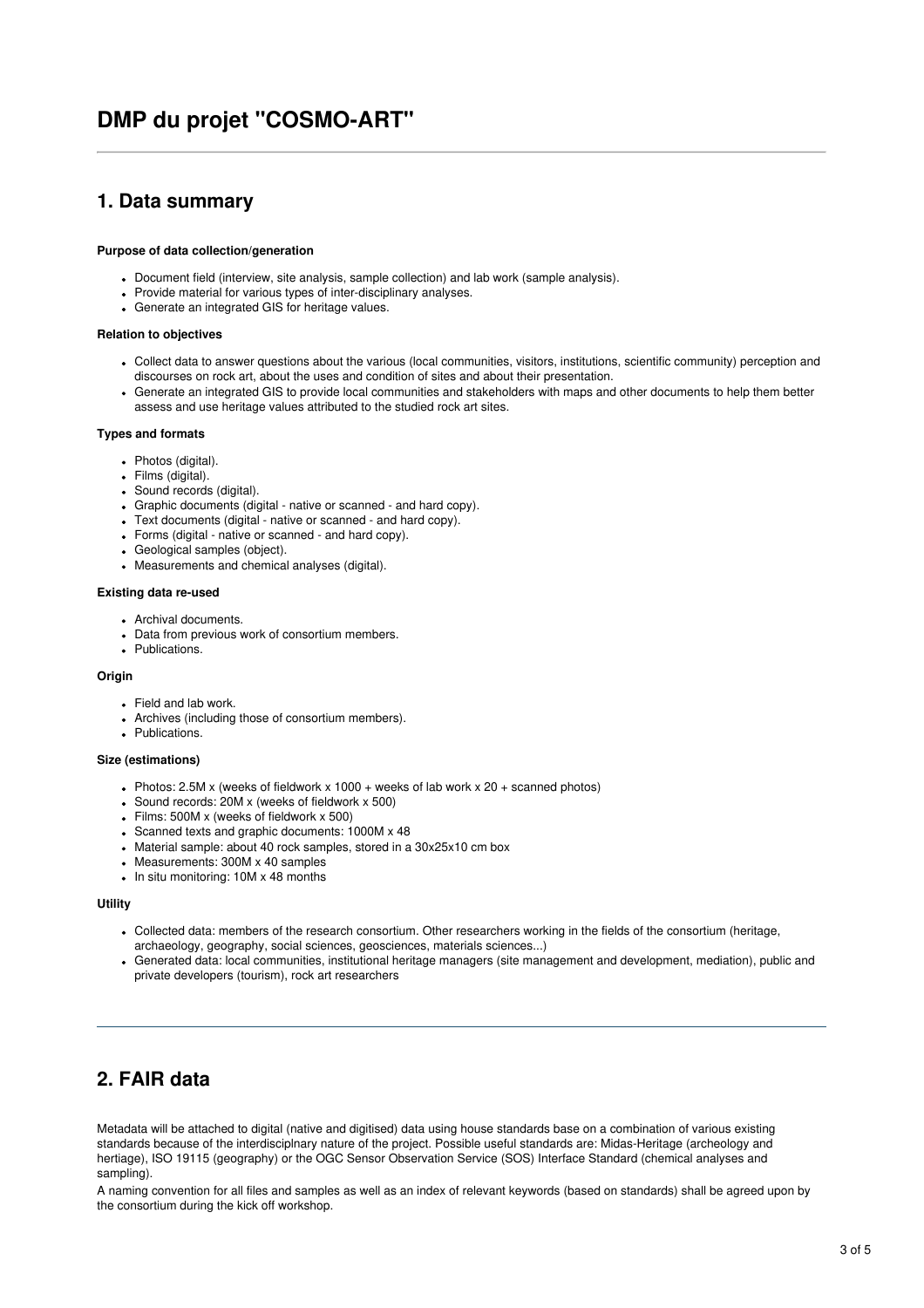Hard data (hard copies of graphic or text documents, geological samples...) will be listed, following a standardized naming convention, and tracked during the study and after handiling in the final storage facility. It will be made sure that digital data generated from these hard data (for instance chemical analyses from geological samples) are linked.

During the project, access to data will be restricted to the members of the consortium and direct collaborators (collaborative GIS). Digital data will be stored on the servers of EDYTEM laboratory, with a backup at the the MUST platform (University Savoie Mont Blanc). Data stored on the EDYTEM servers will be accessible to all members of the consortium and direct collaborators through a password protected Internet connection. A web interface will be created by the engineer in charge of the project's data management to ease access to data during and after the project.

After the end of the project, digital data will be stored on the EDYTEM servers and MUST platform during XXX and handled in XXX research data repository for long term storage. They will then be openly available, provided ethic clearance for interviews and photos of people (people's name).

Back-ups of the digital data will be stored in XXX in South Africa and XXX in Namibia.

Hard copies of documents will be stored in the archives of EDYTEM.

Collected geological samples will be sent back to the countries of origin and stored by the relevant heritage authorities, as integral parts of rock art sites. They will be accompanied with a digital copy of all data generated from them.

Interoperability will be kept as high as possible by use of common formats and software, open source as often as possible, according to availability and performance and quality requirement for the research. The interoperability be greatly improved by the integration of most data within a project GIS.

It is anticipated that data resulting from measurements and chemical analyses will show a relatively low interoperability as the raw data are produced by proprietary software linked to analytical tools. As often as possible, these raw data will be converted from proprietary to open source formats to increase interoperability.

Data will be licensed under a Creative Commons license.

Generated data aimed at local communities and heritage managers will be made available quickly, possibly before the end of the project, with the restriction that they are not re-used for research before an embargo period of 10 years after the end of the project. Other data will be available after an embargo period of 10 years after the end of the project, to allow final publication of the project results.

The quality of the data will be checked through a moderating process, to make sure that the data provided by the members of the consortium agree with the specification agreed upon. The use of an GIS integrating most of the data will ease the process as most of the moderation will be performed during the inclusion of the data into the GIS.

Re-usable data will be released for an indefinite length of time.

## **3. Allocation of resources**

Data management will be primarily under the responsibility of a development engineer hired for the project and who will work in tandem with the research engineer hired to develop a GIS integrating most of the collected and generated data. Costs (incl. structure fees):

- DMP development engineer: €63 000
- GIS contractor: €47 040
- DMP computer: €1 350
- Data storage (hard drives connected to EDYTEM servers): €1 200
- Data storage backup (MUST platform): free

Costs will be covered through funding requested for the project.

### **4. Data security**

The servers at EDYTEM and the MUST platform are dedicated to the storage scientific data storage and provide controlled and secure conditions. The MUST platform is an institutional facility (University of Savoie Mont Blanc) with all required expertise.

The storage in two different physical locations also provide good guarantee against accidental loss.

The project doesn't deal with data that can be considered as sensitive and that require advanced protection measures.